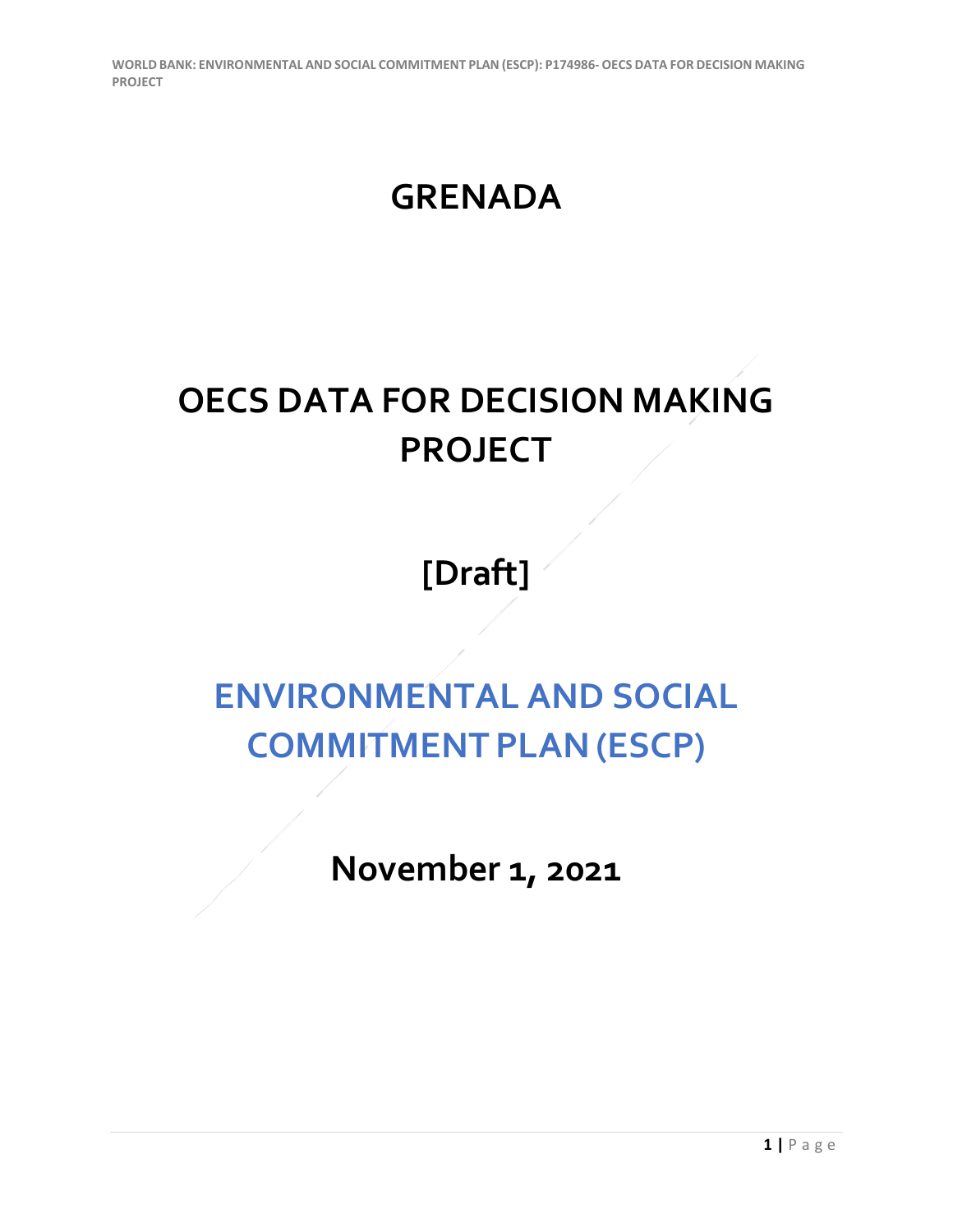#### **ENVIRONMENTAL AND SOCIAL COMMITMENT PLAN**

- 1. Grenada will implement the OECS Data for Decision Making Project (the **Project**), with the involvement of its Ministry of Finance, Planning, Economic Development and Physical Development. The International Development Association (hereinafter the Association) has agreed to provide financing for the Project.
- 2. Grenada shall implement material measures and actions so that the Project is implemented in accordance with the Environmental and Social Standards (**ESSs**). This Environmental and Social Commitment Plan (**ESCP**) sets out material measures and actions, any specific documents or plans, as well as the timing for each of these.
- 3. Grenada shall also comply with the provisions of any other E&S instruments required under the ESSs and referred to in this ESCP, such as the Environmental and Social Management Framework (ESMF), Social Assessment (SA), Environmental and Social Management Plans (ESMPs), Stakeholder Engagement Plan (SEP), Labor Management Procedures (LMP), and the timelines specified in those E&S instruments.
- 4. Grenada is responsible for compliance with all requirements of the ESCP even when implementation of specific measures and actions is conducted by the Ministry referenced in one above.
- 5. Implementation of the material measures and actions set out in this ESCP shall be monitored and reported to the Association by Grenada as required by the ESCP and the conditions of the Financing Agreement.
- 6. As agreed by the Association and Grenada, this ESCP may be revised from time to time during Project implementation, to reflect adaptive management of Project changes and unforeseen circumstances or in response to assessment of Project performance conducted under the ESCP itself. In such circumstances, Grenada, through the Ministry of Finance, Planning, Economic Development and Physical Development, shall agree to the changes with the Association and shall update the ESCP to reflect such changes. Agreement on changes to the ESCP will be documented through the exchange of letters signed between the Association and the Minister responsible for the Ministry of Finance, Planning, Economic Development and Physical Development. The Ministry of Finance, Planning, Economic Development and Physical Development shall promptly disclose the updated ESCP.
- 7. Where there are Project changes, unforeseen circumstances, or Project performance results in changes to the risks and impacts during Project implementation, Grenada shall provide additional funds, if needed, to implement actions and measures to address such risks and impacts.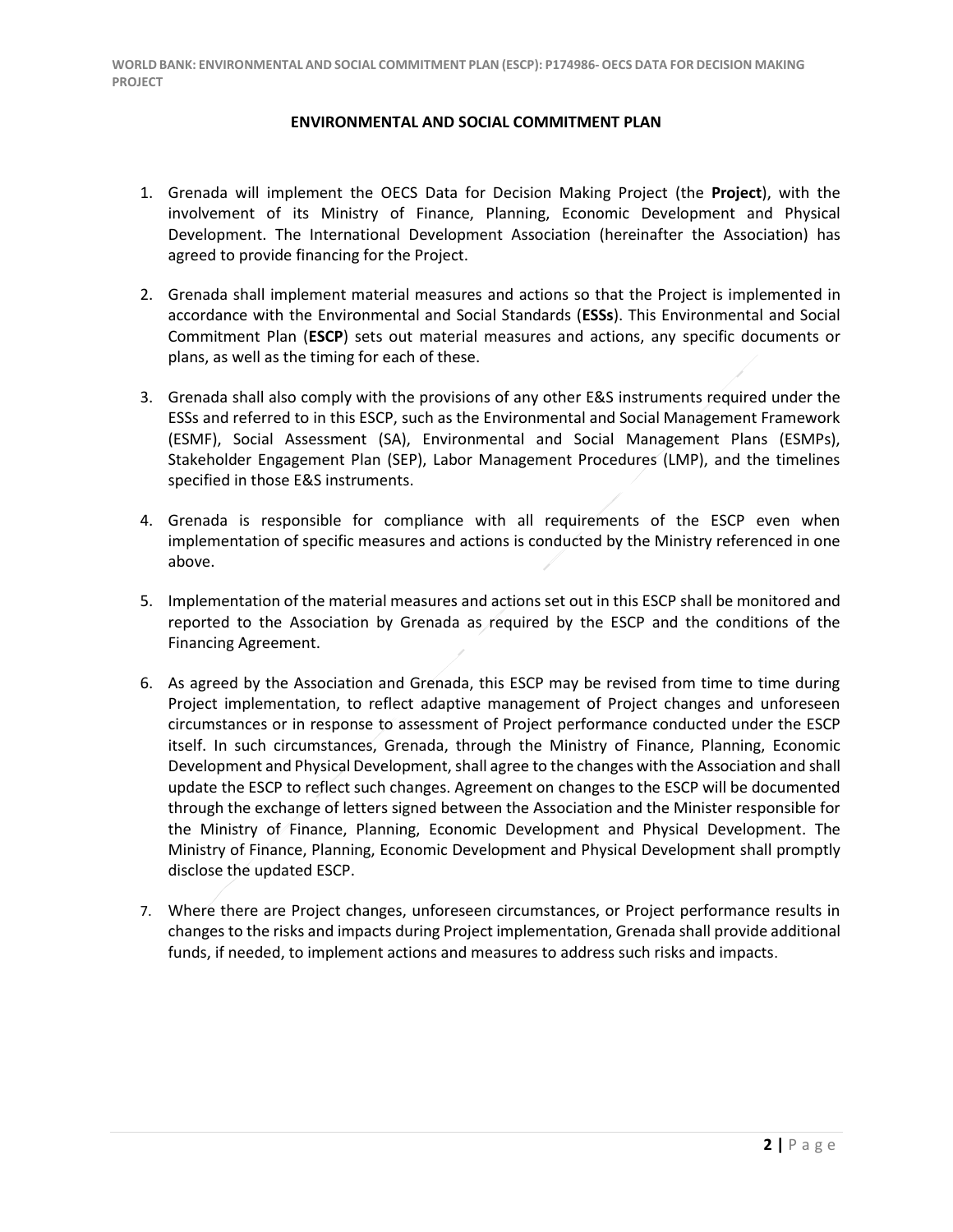| <b>MATERIAL MEASURES AND ACTIONS</b>                                                  |                                                                                                                                                                                                                                                                                                                                                                                                                                                                                                                                                                                                                                                                                                                                                                                                                                                                                                                                                         | <b>TIMEFRAME</b>                                                                                                                                                                                                                                                             | <b>RESPONSIBLE ENTITY/AUTHORITY</b>                                                       |
|---------------------------------------------------------------------------------------|---------------------------------------------------------------------------------------------------------------------------------------------------------------------------------------------------------------------------------------------------------------------------------------------------------------------------------------------------------------------------------------------------------------------------------------------------------------------------------------------------------------------------------------------------------------------------------------------------------------------------------------------------------------------------------------------------------------------------------------------------------------------------------------------------------------------------------------------------------------------------------------------------------------------------------------------------------|------------------------------------------------------------------------------------------------------------------------------------------------------------------------------------------------------------------------------------------------------------------------------|-------------------------------------------------------------------------------------------|
|                                                                                       | <b>MONITORING AND REPORTING</b>                                                                                                                                                                                                                                                                                                                                                                                                                                                                                                                                                                                                                                                                                                                                                                                                                                                                                                                         |                                                                                                                                                                                                                                                                              |                                                                                           |
| A                                                                                     | <b>REGULAR REPORTING</b><br>Prepare and submit to the Association regular monitoring reports on<br>the environmental, social, health and safety (ESHS) performance of the<br>Project, including but not limited to the implementation of the ESCP,<br>status of preparation and implementation of E&S documents required<br>under the ESCP, stakeholder engagement activities, and functioning of<br>the Grievance Redress Mechanism.                                                                                                                                                                                                                                                                                                                                                                                                                                                                                                                   | Submitted to the Association semiannually<br>during the implementation of the Project<br>no later than 45 days after the end of each<br>reporting period.<br>The first report must be presented 6<br>months after the Project's Effective Date.                              | Ministry of Finance, Planning, Economic<br>Development and Physical Development           |
| B                                                                                     | <b>INCIDENTS AND ACCIDENTS</b><br>Promptly notify the Association of any incident or accident related to<br>the Project which has, or is likely to have, a significant adverse effect on<br>the environment, the affected communities, the public or workers,<br>including, inter alia, inappropriate disposal of hazardous wastes,<br>construction accidents that result in death, serious or multiple injury,<br>events of acute pollution due to air or noise emissions, cases of sexual<br>exploitation and abuse, or sexual harassment. Provide sufficient detail<br>regarding the incident or accident, indicating immediate measures<br>taken or that are planned to be taken to address it, and any information<br>provided by any contractor and supervising entity, as appropriate.<br>Subsequently, as per the Association's request, prepare a report on the<br>incident or accident and propose any measures to prevent its<br>recurrence. | Notify the Association of any incident or<br>accident within 48 hours after becoming<br>aware of the incident or accident, followed<br>by a detailed report on the incident within<br>the timeframe established by the<br>Association following the initial<br>notification. | Ministry of Finance, Planning,<br><b>Economic Development and Physical</b><br>Development |
| $\mathsf{C}$                                                                          | <b>CONTRACTORS MONTHLY REPORTS</b><br>Require contractors, including any supervising entities and consultants,<br>to provide monthly reports on environmental, social, health and safety<br>aspects to MOID. Such monthly reports shall be submitted by MOID to<br>the Association, upon request.                                                                                                                                                                                                                                                                                                                                                                                                                                                                                                                                                                                                                                                       | Monthly reports submitted to the<br>Association upon request.                                                                                                                                                                                                                | Ministry of Finance, Planning, Economic<br>Development and Physical Development           |
| <b>ESS 1: ASSESSMENT AND MANAGEMENT OF ENVIRONMENTAL AND SOCIAL RISKS AND IMPACTS</b> |                                                                                                                                                                                                                                                                                                                                                                                                                                                                                                                                                                                                                                                                                                                                                                                                                                                                                                                                                         |                                                                                                                                                                                                                                                                              |                                                                                           |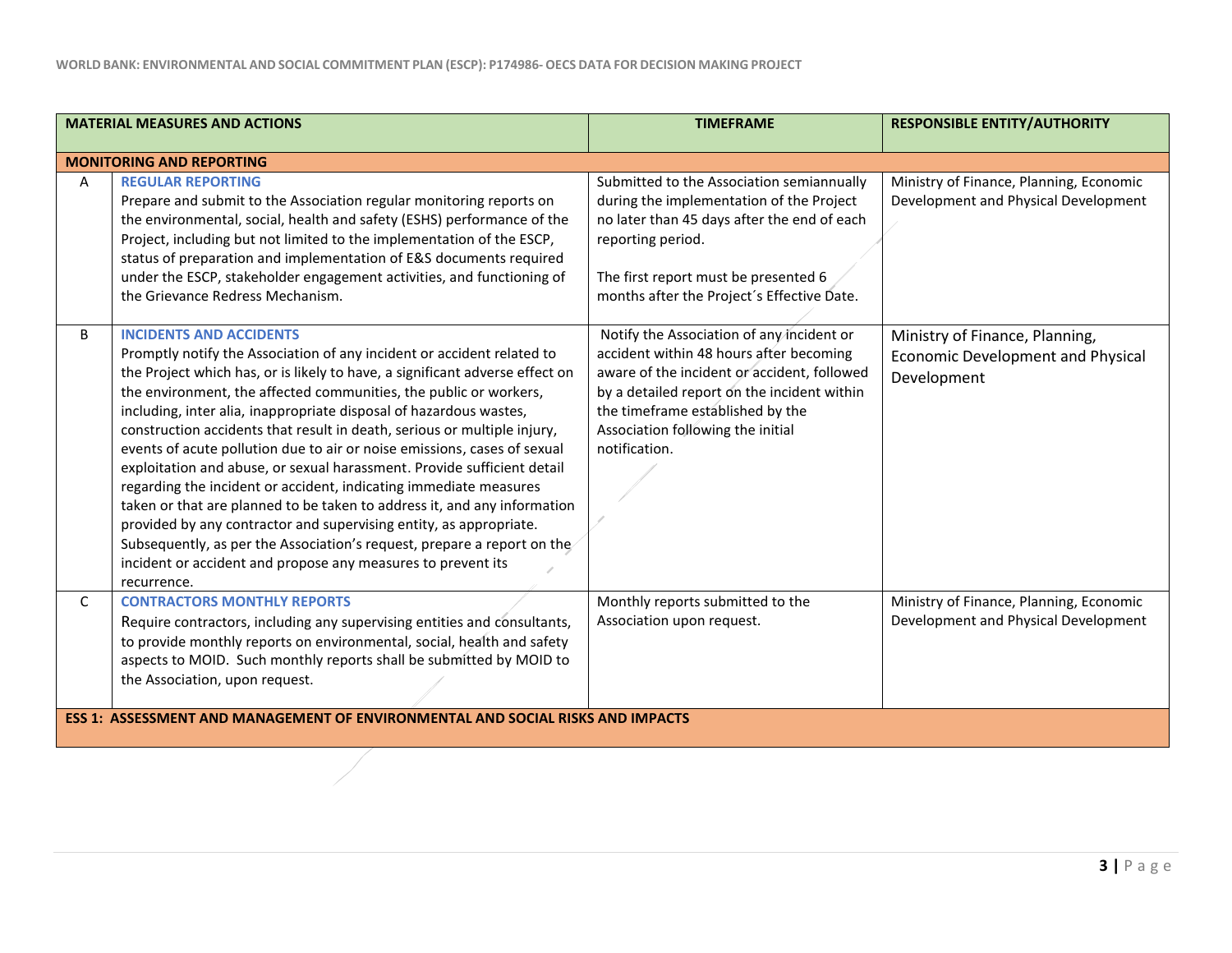| <b>MATERIAL MEASURES AND ACTIONS</b> |                                                                                                                                                                                                                                                                                                                                                                                                                                                                                                                                                                                                                                                                                    | <b>TIMEFRAME</b>                                                                                                                                                                                                                                                                                                                                                | <b>RESPONSIBLE ENTITY/AUTHORITY</b>                                             |
|--------------------------------------|------------------------------------------------------------------------------------------------------------------------------------------------------------------------------------------------------------------------------------------------------------------------------------------------------------------------------------------------------------------------------------------------------------------------------------------------------------------------------------------------------------------------------------------------------------------------------------------------------------------------------------------------------------------------------------|-----------------------------------------------------------------------------------------------------------------------------------------------------------------------------------------------------------------------------------------------------------------------------------------------------------------------------------------------------------------|---------------------------------------------------------------------------------|
| 1.1                                  | <b>ORGANIZATIONAL STRUCTURE</b><br>Establish an organizational structure within the Project Coordinating<br>Unit (PCU) of MOID with qualified staff to support the management of<br>ESHS risks of the Project. This shall include, at a minimum (to be<br>evaluated and adjusted during Project implementation, in consultation<br>with the Association): An environmental and social specialist with<br>qualifications and experience acceptable to the Association.                                                                                                                                                                                                              | The environmental and social specialist<br>shall be contracted or appointed no later<br>than 30 days after the Financing<br>Agreement's Effective Date.<br>It must be maintained throughout the<br>implementation of the Project                                                                                                                                | Ministry of Finance, Planning, Economic<br>Development and Physical Development |
| 1.2                                  | <b>ENVIRONMENTAL AND SOCIAL MANAGEMENT FRAMEWORK (ESMF)</b><br>Finalize, consult, adopt, disclose and implement a project level<br>Environmental and Social Management Framework (ESMF) which shall<br>include a Screening Tool and an Environmental and Social Assessment<br>(ESA).                                                                                                                                                                                                                                                                                                                                                                                               | The ESMF shall be finalized, adopted and<br>disclosed, in a manner acceptable to the<br>Association no later than 30 days after the<br>Financing Agreement's Effective Date. The<br>ESMF shall be implemented throughout<br>Project implementation.                                                                                                             | Ministry of Finance, Planning, Economic<br>Development and Physical Development |
| 1.3                                  | <b>ENVIRONMENTAL AND SOCIAL MANAGEMENT PLANS</b><br>Screen any Project activities (at country level) in accordance with the<br>ESMF prepared for the Project, and, thereafter, prepare, consult, adopt,<br>disclose and implement country-specific Environmental and Social<br>Management Plans (ESMP), as applicable.<br>Any activities that would fall within the exclusion/ineligibility criteria of<br>the ESMF shall not be supported. The exclusion criteria in ESMF<br>includes, inter alia, Project activities that would involve permanent or<br>temporary physical and economic displacement resulting from land<br>acquisition or restrictions as specified under ESS5. | The ESMPs shall be prepared and<br>submitted for the Association's review and<br>no objection, and thereafter adopted and<br>disclosed prior to launching the<br>procurement process for the respective<br>civil works and shall be implemented<br>throughout the execution of said works.<br>The ESMPs shall be included in the<br>contracts with contractors. | Ministry of Finance, Planning, Economic<br>Development and Physical Development |
| 1.4                                  | <b>SOCIAL ASSESSMENT</b><br>Update, consult, finalize, adopt, disclose, and implement a Social<br>Assessment for the Project.                                                                                                                                                                                                                                                                                                                                                                                                                                                                                                                                                      | The Social Assessment shall be adopted<br>and disclosed, in a manner acceptable to<br>the Association, no later than 30 days after<br>the Financing Agreement's Effective Date.                                                                                                                                                                                 | Ministry of Finance, Planning, Economic<br>Development and Physical Development |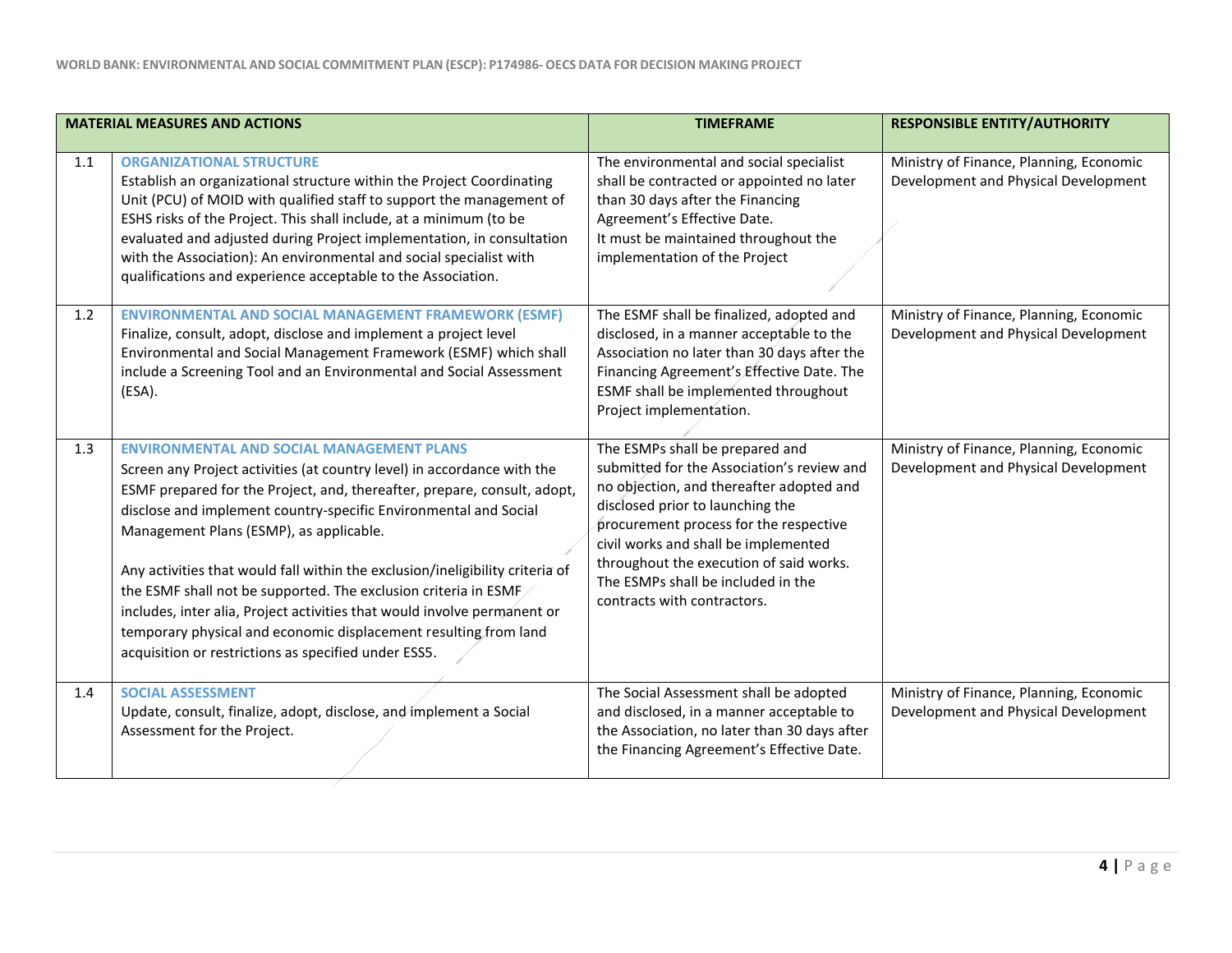| <b>MATERIAL MEASURES AND ACTIONS</b> |                                                                                                                                                                                                                                                                                                                                                                                                                                                                                                                                                                                                                                                                   | <b>TIMEFRAME</b>                                                                                                                                                                                                                        | <b>RESPONSIBLE ENTITY/AUTHORITY</b>                                             |
|--------------------------------------|-------------------------------------------------------------------------------------------------------------------------------------------------------------------------------------------------------------------------------------------------------------------------------------------------------------------------------------------------------------------------------------------------------------------------------------------------------------------------------------------------------------------------------------------------------------------------------------------------------------------------------------------------------------------|-----------------------------------------------------------------------------------------------------------------------------------------------------------------------------------------------------------------------------------------|---------------------------------------------------------------------------------|
| 1.5                                  | <b>MANAGEMENT OF CONTRACTORS</b><br>Ensure that all contractors have the necessary capacity to comply with<br>the corresponding ESMPs and the Project's Labor Management<br>Procedures, other E&S instruments and/or plans, and Code of Conduct<br>throughout their contract. This includes:<br>Ensuring that the procurement documents include the<br>$\bullet$<br>necessary technical specifications for the adequate handling of<br>issues contained in the ESMPs and Labor Management<br>Procedures.<br>Ensuring that contractors have the necessary staff and capacity<br>$\bullet$<br>during the execution of the works to comply with said<br>instruments. | Throughout Project implementation,<br>including:<br>Prior to the preparation<br>of.<br>procurement documents.<br>Before mobilization<br>of each<br>$\bullet$<br>maintained<br>contractor,<br>and<br>throughout the construction period. | Ministry of Finance, Planning, Economic<br>Development and Physical Development |
|                                      | <b>ESS 2: LABOR AND WORKING CONDITIONS</b>                                                                                                                                                                                                                                                                                                                                                                                                                                                                                                                                                                                                                        |                                                                                                                                                                                                                                         |                                                                                 |
| 2.1                                  | <b>LABOR MANAGEMENT PROCEDURES</b><br>Update, adopt, and implement the Labor Management Procedures<br>(LMP) including, inter alia, occupational, health and safety (OHS)<br>measures that have been developed for the Project.                                                                                                                                                                                                                                                                                                                                                                                                                                    | The LMP shall be adopted, in a manner<br>acceptable to the Association, no later than<br>30 days after the Financing Agreement's<br>Effective Date.                                                                                     | Ministry of Finance, Planning, Economic<br>Development and Physical Development |
|                                      |                                                                                                                                                                                                                                                                                                                                                                                                                                                                                                                                                                                                                                                                   | The LMP shall be implemented throughout<br>Project implementation.                                                                                                                                                                      |                                                                                 |
| 2.2                                  | <b>GRIEVANCE MECHANISM FOR PROJECT WORKERS</b><br>Establish, maintain, and operate a grievance mechanism for Project<br>workers, as described in the LMP and consistent with ESS2.                                                                                                                                                                                                                                                                                                                                                                                                                                                                                | Grievance mechanism shall be operational<br>prior to the engagement of Project workers<br>and maintained throughout Project<br>implementation.                                                                                          | Ministry of Finance, Planning, Economic<br>Development and Physical Development |
| 2.3                                  | <b>OCCUPATIONAL HEALTH AND SAFETY (OHS) MEASURES</b><br>Prepare, adopt, and implement an Occupational Health and Safety Plan<br>as part of the country specific ESMPs to be prepared, in line with the<br>OSHP included in the ESMF and in compliance with the WBG EHS<br>Guidelines to ensure the health and safety of workers during Project<br>activities. This OHS Plan shall also include measures related to prevention<br>of COVID-19.                                                                                                                                                                                                                     | Same timeframe as action 1.2 and 1.3<br>above.                                                                                                                                                                                          | Ministry of Finance, Planning, Economic<br>Development and Physical Development |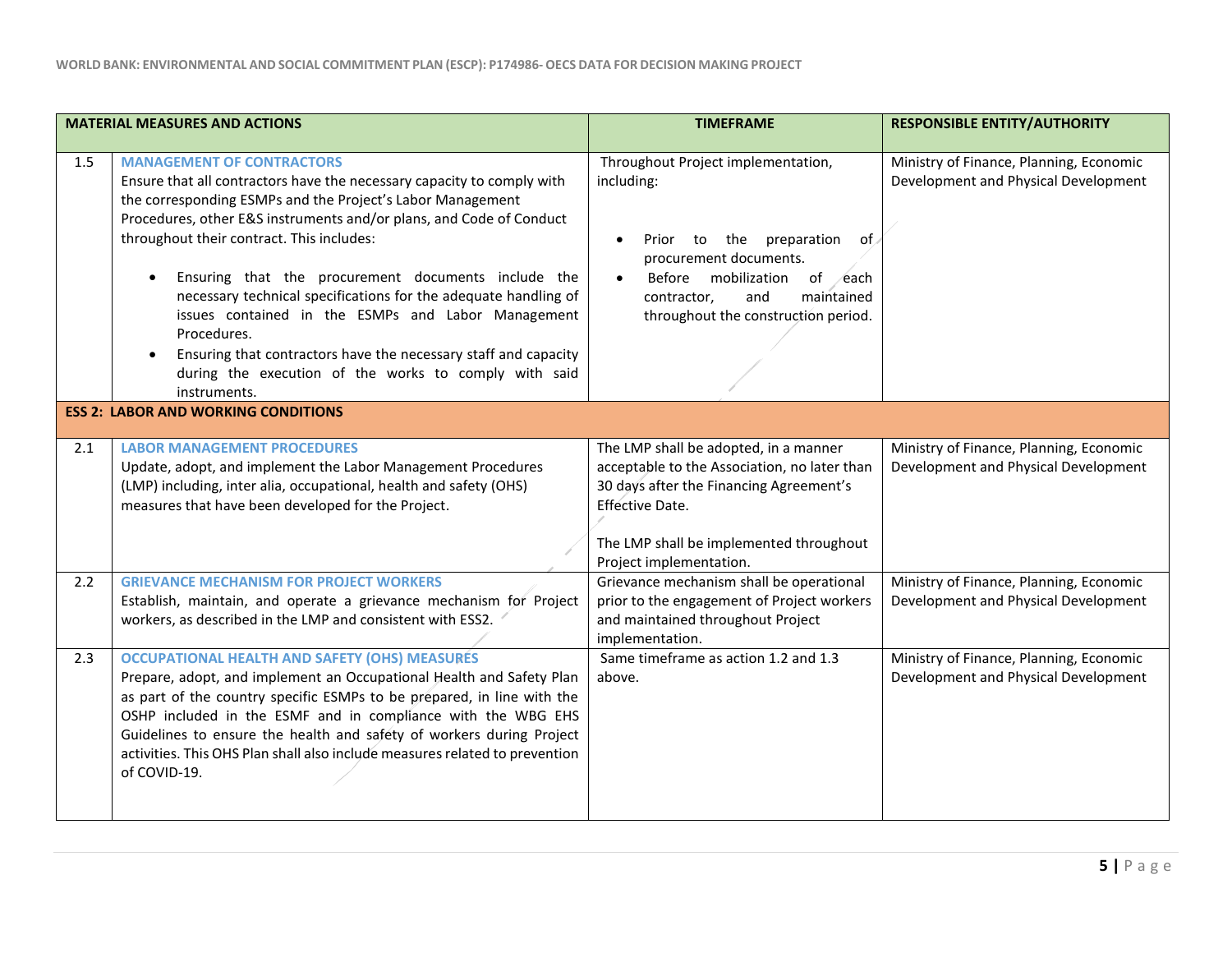|                                                                                                                                         | <b>MATERIAL MEASURES AND ACTIONS</b>                                                                                                                                                                                                                                                                                                               | <b>TIMEFRAME</b>                                | <b>RESPONSIBLE ENTITY/AUTHORITY</b>                                             |
|-----------------------------------------------------------------------------------------------------------------------------------------|----------------------------------------------------------------------------------------------------------------------------------------------------------------------------------------------------------------------------------------------------------------------------------------------------------------------------------------------------|-------------------------------------------------|---------------------------------------------------------------------------------|
|                                                                                                                                         | <b>ESS 3: RESOURCE EFFICIENCY AND POLLUTION PREVENTION AND MANAGEMENT</b>                                                                                                                                                                                                                                                                          |                                                 |                                                                                 |
| 3.1                                                                                                                                     | <b>WASTE MANAGEMENT PLAN:</b><br>Prepare, adopt, and implement a Waste Management Plan as part of<br>the ESMF for the Project, which shall include measures to, inter alia,<br>manage hazardous and non-hazardous wastes and e-wastes<br>These measures shall be included, as relevant, in the ESMP to be<br>prepared in accordance with the ESMF. | Same timeframe as actions 1.2 and 1.3<br>above. | Ministry of Finance, Planning, Economic<br>Development and Physical Development |
| 3.2                                                                                                                                     | <b>RESOURCE EFFICIENCY AND POLLUTION PREVENTION AND</b><br><b>MANAGEMENT:</b><br>Resource efficiency and pollution prevention and management<br>measures shall be covered under the respective country specific ESMPs<br>which shall be in line with project level ESMF, as applicable.                                                            | Same timeframe as action 1.3 above.             | Ministry of Finance, Planning, Economic<br>Development and Physical Development |
|                                                                                                                                         | <b>ESS 4: COMMUNITY HEALTH AND SAFETY</b>                                                                                                                                                                                                                                                                                                          |                                                 |                                                                                 |
| 4.1                                                                                                                                     | <b>COMMUNITY HEALTH AND SAFETY:</b><br>Prepare, adopt, and implement measures and actions to assess and<br>manage specific risks and impacts to the community arising from Project<br>activities, including, site preparation, retrofitting and rehabilitation<br>works, and include these measures in the ESMPs.                                  | Same timeframe as action 1.3 above.             | Ministry of Finance, Planning, Economic<br>Development and Physical Development |
| ESS 5: LAND ACQUISITION, RESTRICTIONS ON LAND USE AND INVOLUNTARY RESETTLEMENT<br>ESS 5 is currently not relevant                       |                                                                                                                                                                                                                                                                                                                                                    |                                                 |                                                                                 |
| ESS 6: BIODIVERSITY CONSERVATION AND SUSTAINABLE MANAGEMENT OF LIVING NATURAL RESOURCES<br>ESS 6 is currently not relevant              |                                                                                                                                                                                                                                                                                                                                                    |                                                 |                                                                                 |
| ESS 7: INDIGENOUS PEOPLES/SUB-SAHARAN AFRICAN HISTORICALLY UNDERSERVED TRADITIONAL LOCAL COMMUNITIES<br>ESS 7 is currently not relevant |                                                                                                                                                                                                                                                                                                                                                    |                                                 |                                                                                 |
| <b>ESS 8: CULTURAL HERITAGE:</b><br>ESS8 is currently not relevant.                                                                     |                                                                                                                                                                                                                                                                                                                                                    |                                                 |                                                                                 |
| <b>ESS 9: FINANCIAL INTERMEDIARIES</b><br>ESS 9 is currently not relevant                                                               |                                                                                                                                                                                                                                                                                                                                                    |                                                 |                                                                                 |
| <b>ESS 10: STAKEHOLDER ENGAGEMENT AND INFORMATION DISCLOSURE</b>                                                                        |                                                                                                                                                                                                                                                                                                                                                    |                                                 |                                                                                 |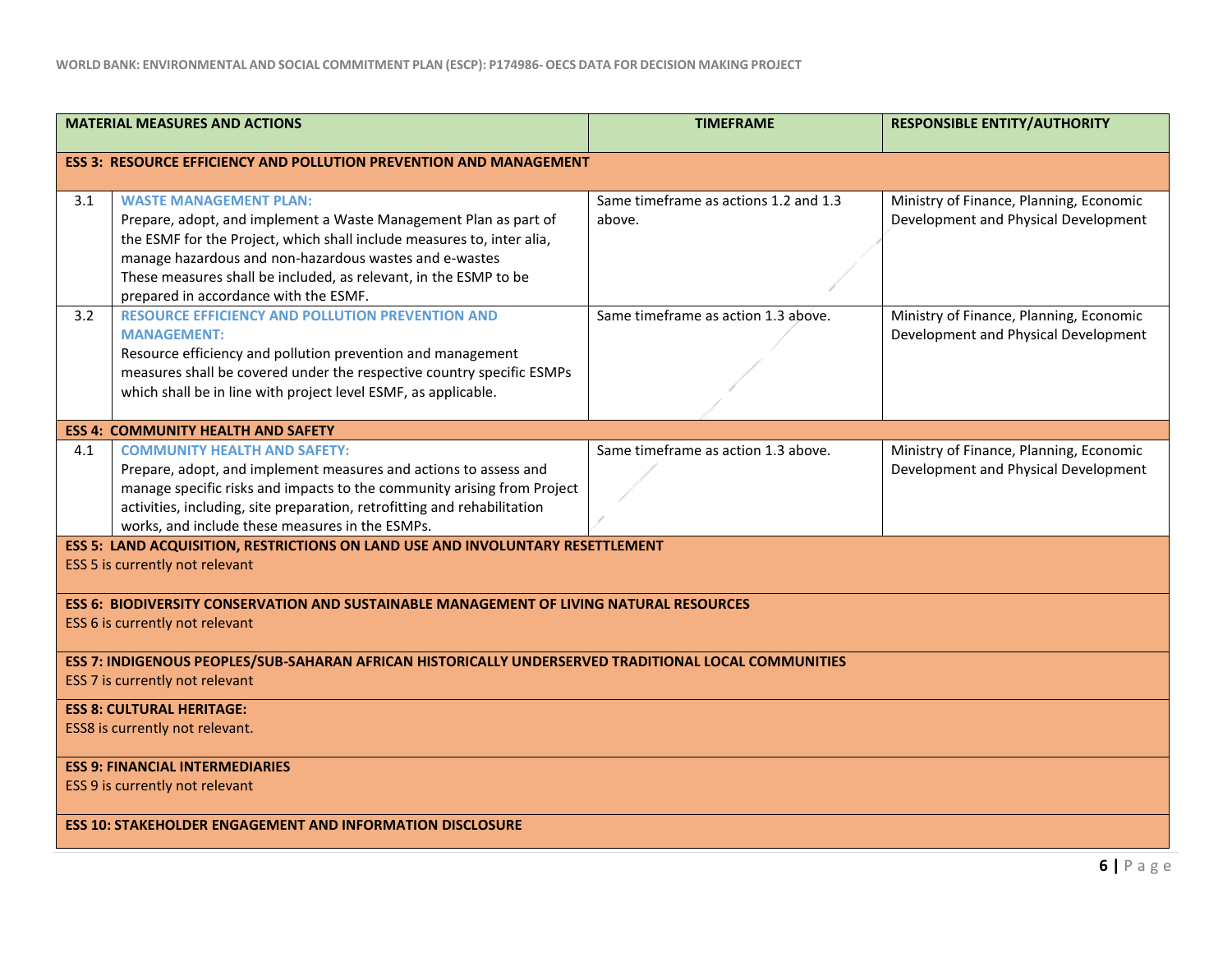| <b>MATERIAL MEASURES AND ACTIONS</b> |                                                                                                                                                                                                                                           | <b>TIMEFRAME</b>                                                                                                                                                                                                                                                                                                                                                                                     | <b>RESPONSIBLE ENTITY/AUTHORITY</b>                                             |
|--------------------------------------|-------------------------------------------------------------------------------------------------------------------------------------------------------------------------------------------------------------------------------------------|------------------------------------------------------------------------------------------------------------------------------------------------------------------------------------------------------------------------------------------------------------------------------------------------------------------------------------------------------------------------------------------------------|---------------------------------------------------------------------------------|
| 10.1                                 | STAKEHOLDER ENGAGEMENT PLAN (SEP) PREPARATION AND<br><b>IMPLEMENTATION:</b><br>Prepare, disclose, consult, update, adopt and implement the<br>Stakeholder Engagement Plan (SEP) for the Project.                                          | A draft SEP is disclosed before appraisal.<br>The SEP shall be consulted, updated,<br>adopted and disclosed, in a manner<br>acceptable to the Association, no later than<br>30 days after the Financing Agreement's<br>Effective Date.<br>The SEP shall be implemented throughout<br>Project implementation.                                                                                         | Ministry of Finance, Planning, Economic<br>Development and Physical Development |
| 10.2                                 | <b>PROJECT GRIEVANCE MECHANISM:</b><br>1. Establish, maintain and operate a grievance mechanism (GRM), as<br>described in the SEP.<br>2. Submit quarterly reports to the Association on the functioning of the<br>GRM.                    | 1. Same timeframe with action 10.1 above.<br>Once established, the GRM shall be<br>operational throughout Project<br>implementation.<br>2. Submit to the Association quarterly<br>monitoring reports throughout Project<br>implementation, no later than 45 days<br>after each reporting period. The first report<br>should be submitted 3 months after the<br>Financing Agreement's Effective Date. | Ministry of Finance, Planning, Economic<br>Development and Physical Development |
|                                      | <b>CAPACITY SUPPORT (TRAINING)</b>                                                                                                                                                                                                        |                                                                                                                                                                                                                                                                                                                                                                                                      |                                                                                 |
| CS <sub>1</sub>                      | Training to be provided for PCU staff and key stakeholders on:<br>Environmental and Social Standards (ESS 1-10)<br>$\bullet$<br>Environmental, Health and Safety Guidelines<br>Stakeholder Engagement Plan<br>Grievance Redress Mechanism | Training for direct Project workers shall be<br>conducted before the start of works.<br>Training will thereafter continue<br>throughout Project implementation.<br>Training of PCU staff will be conducted<br>within 30 days of action 1.1                                                                                                                                                           | Ministry of Finance, Planning, Economic<br>Development and Physical Development |
|                                      |                                                                                                                                                                                                                                           |                                                                                                                                                                                                                                                                                                                                                                                                      |                                                                                 |